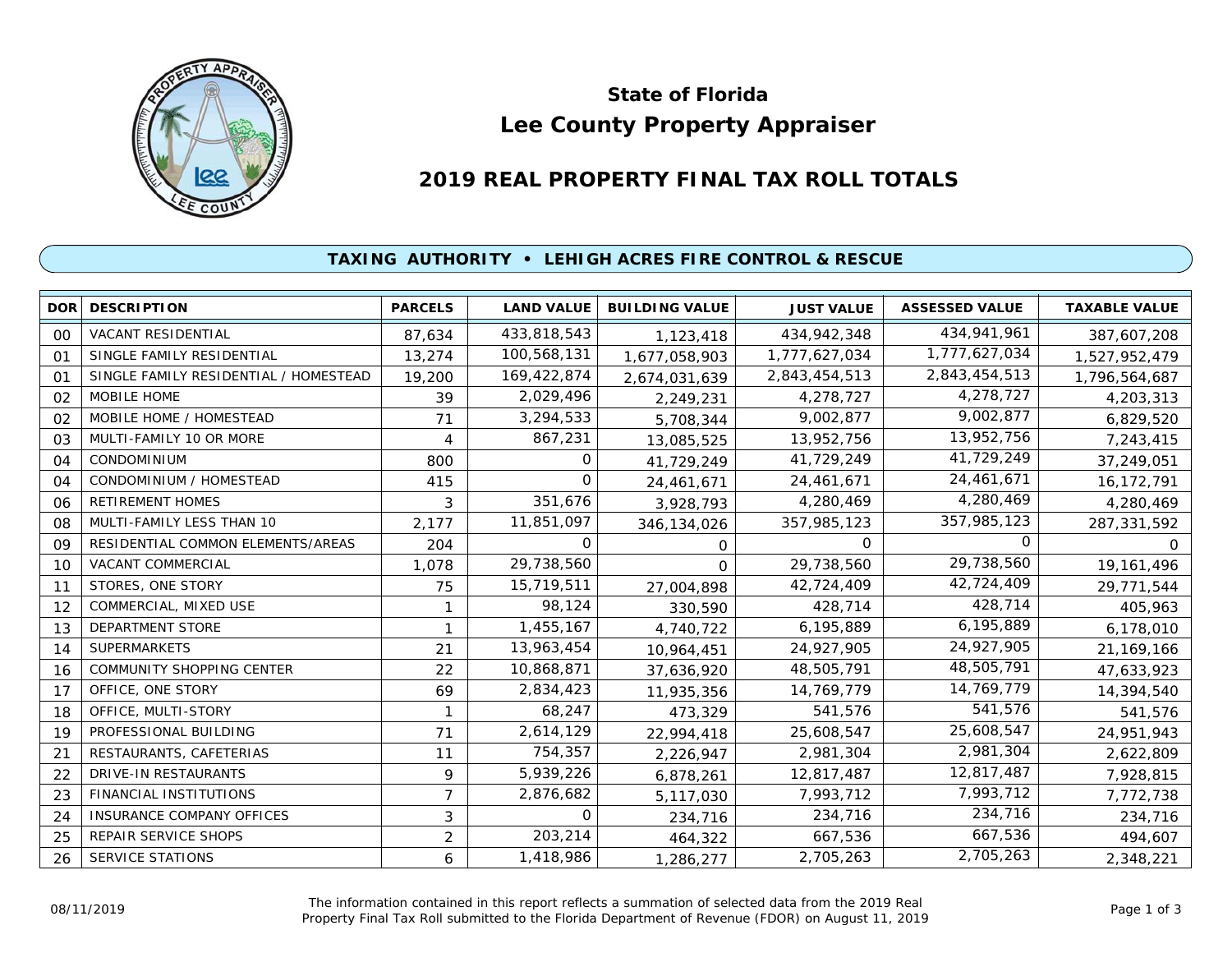### **TAXING AUTHORITY • LEHIGH ACRES FIRE CONTROL & RESCUE**

| <b>DOR</b> | <b>DESCRIPTION</b>                    | <b>PARCELS</b> | <b>LAND VALUE</b> | <b>BUILDING VALUE</b> | <b>JUST VALUE</b> | <b>ASSESSED VALUE</b> | <b>TAXABLE VALUE</b> |
|------------|---------------------------------------|----------------|-------------------|-----------------------|-------------------|-----------------------|----------------------|
| 27         | AUTO SALES, REPAIR, ETC               | 16             | 3, 157, 310       | 2,178,364             | 5,335,674         | 5,335,674             | 4,766,734            |
| 28         | PARKING LOTS, MH PARKS, ETC           | 6              | 398,910           | 248,829               | 647,739           | 647,739               | 562,142              |
| 32         | ENCLOSED THEATER/AUDITORIUM           | $\overline{2}$ | 169,600           | 261,938               | 431,538           | 431,538               | 431,538              |
| 33         | NIGHT CLUBS, LOUNGES, BARS            | $\mathbf{1}$   | $\Omega$          | 131,270               | 131,270           | 131,270               | 131,270              |
| 34         | BOWLING ALLEYS, RINKS, ARENAS         | 5              | 203,352           | 1,108,686             | 1,312,038         | 1,312,038             | 1,194,219            |
| 38         | GOLF COURSE, DRIVING RANGE            | 4              | 3,765,703         | 1,636,820             | 5,402,523         | 5,402,523             | 5,402,523            |
| 39         | <b>HOTELS, MOTELS</b>                 | $\overline{2}$ | 824,455           | 4,661,838             | 5,486,293         | 5,486,293             | 3,376,922            |
| 40         | VACANT INDUSTRIAL                     | 26             | 3,582,458         | $\mathbf 0$           | 3,582,458         | 3,582,458             | 3,141,022            |
| 41         | LIGHT MANUFACTURING                   | 9              | 1,518,500         | 4,822,828             | 6,341,328         | 6,341,328             | 5,962,852            |
| 48         | WAREHOUSING, DISTRIBUTION TERMINALS   | 102            | 12, 185, 748      | 41,434,749            | 53,620,497        | 53,620,497            | 49,348,214           |
| 49         | OPEN STORAGE                          | $\overline{2}$ | 549,999           | 204,650               | 754,649           | 754,649               | 754,649              |
| 51         | <b>CROPLAND CLASS I</b>               | 5              | 457,986           | 2,786,947             | 5,810,537         | 3,244,933             | 3,188,273            |
| 52         | CROPLAND CLASS II                     | $\overline{2}$ | 87,224            | 153,634               | 2,003,098         | 240,858               | 228,652              |
| 53         | CROPLAND CLASS III                    | 12             | 1,951,454         | 1,138,119             | 17,864,133        | 3,089,573             | 1,603,672            |
| 60         | <b>GRAZING LAND CLASS I</b>           | 44             | 1,126,268         | 3,641,120             | 12,900,859        | 4,767,388             | 3,187,970            |
| 61         | <b>GRAZING LAND CLASS II</b>          | 105            | 990,908           | 1,432,172             | 17, 172, 458      | 2,423,080             | 1,668,647            |
| 62         | <b>GRAZING LAND CLASS III</b>         | 29             | 135,554           | 1,050,305             | 5,040,219         | 1,185,859             | 916,546              |
| 63         | <b>GRAZING LAND CLASS IV</b>          | 6              | 51,811            | 456,914               | 1,714,439         | 508,725               | 277,055              |
| 64         | <b>GRAZING LAND CLASS V</b>           | 13             | 164,839           | 200,811               | 5,900,875         | 365,650               | 365,650              |
| 65         | <b>GRAZING LAND CLASS VI</b>          | 4              | 77,955            | $\mathbf 0$           | 2,459,731         | 77,955                | 77,955               |
| 66         | ORCHARD GROVES, CITRUS, ETC           | 114            | 3,376,514         | 295,317               | 23,719,434        | 3,671,831             | 3,671,831            |
| 67         | POULTRY, BEES, TROPICAL FISH, RABBITS | 5              | 118,108           | 378,756               | 700,079           | 496,864               | 398,815              |
| 68         | DAIRIES, FEED LOTS                    | 13             | 417,789           | 2,229,531             | 3,250,850         | 2,647,320             | 2,131,726            |
| 69         | ORNAMENTALS, MISCELLANEOUS AG         | 8              | 87,186            | 418,638               | 863,923           | 505,824               | 492,246              |
| 70         | VACANT INSTITUTIONAL                  | 196            | 2,281,192         | $\Omega$              | 2,281,192         | 2,281,192             | 0                    |
| 71         | CHURCHES, TEMPLES                     | 50             | 8,645,840         | 19,972,107            | 28,617,947        | 28,617,947            | 469,547              |
| 72         | PRIVATE SCHOOLS & COLLEGES            | $\mathbf{1}$   | 272,005           | 958,291               | 1,230,296         | 1,230,296             | 572,147              |
| 73         | PRIVATELY OWNED HOSPITALS             | $\overline{2}$ | 1,169,142         | 13,400,308            | 14,569,450        | 14,569,450            | 5,470,834            |
| 74         | HOMES FOR THE AGED                    | 5              | 1,751,035         | 20,364,882            | 22,115,917        | 22,115,917            | $\Omega$             |
| 75         | ORPHANAGES, NON-PROFIT SERVICE        | 18             | 1,941,406         | 11,645,373            | 13,586,779        | 13,586,779            | 2,423,465            |
| 77         | CLUBS, LODGES, UNION HALLS            | 6              | 488,799           | 1,664,769             | 2,153,568         | 2,153,568             | 182,554              |
| 80         | VACANT GOVERNMENTAL                   | 332            | 48,969,562        | $\mathbf 0$           | 48,969,562        | 48,969,562            | 1,399,981            |
| 82         | FOREST, PARKS, RECREATIONAL           | 15             | 75,750            | $\Omega$              | 75,750            | 75,750                | $\circ$              |
| 83         | PUBLIC COUNTY SCHOOLS                 | 13             | 8,912,049         | 136,808,600           | 145,720,649       | 145,720,649           | $\Omega$             |
| 86         | <b>COUNTIES - OTHER</b>               | 18             | 10,189,134        | 6,625,706             | 16,814,840        | 16,814,840            | 161,494              |